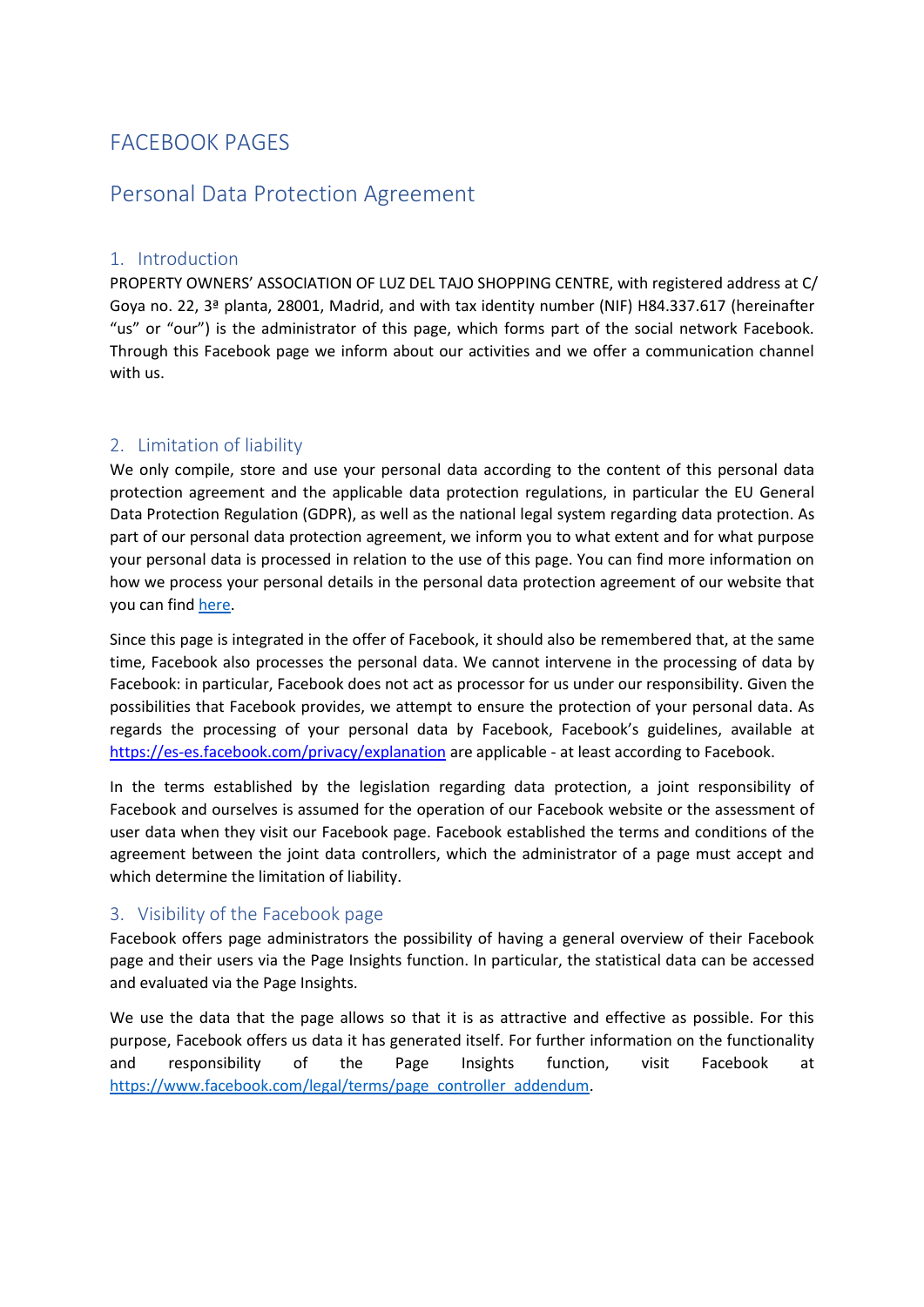#### 4. Messenger

Facebook offers users that are registered in Facebook with the possibility of immediate communication via Facebook Messenger. If you contact us via Facebook Messenger, we will store and use the data transmitted exclusively to answer your request. The legal basis for processing your data is your consent pursuant to article 6 (1)( a) of the GDPR, as well as our legitimate interest in the sense of article 6(1)(f) of the GDPR. Our legitimate interest is in the compilation and processing of our customers' queries, their assessment and in the control of possible abusive use.

The data shall be deleted when it is no longer necessary to achieve the purpose of its compilation. In the case of your personal data, this will occur once the conversation has concluded. In our regard, the conversation ends when it can be gathered from the circumstances that the facts have finally been clarified. The user can revoke his/her consent for the personal data processing at any time; in this case, the data are immediately deleted if there is no reason for their later storage.

## 5. Additional Information

If you have any questions on the use of the personal data by us in relation to our Facebook page, you can contact us. The contact details and the communication channels are detailed in our personal data protection agreement. If you have any questions on data protection in Facebook, please directly contact Facebook.

You have extensive rights over the processing of your personal data. In first place, there is a general right to information and, if necessary, you can request the correction and/or deletion or blocking of your personal data. Likewise, you can request a processing restriction, exercise the right of opposition and the right of complaint to a supervisory authority. You also have the right to the portability of the personal data you provide to us. If you would like to assert your rights with respect to our data processing and/or request further related information, please contact us. You can also find out additional information on your rights in the personal data protection agreement available on our website and which you can find [here.](https://www.luzdeltajo.net/wp-content/uploads/gdpr/luzdeltajo.pdf)

## 6. Communication of personal data

Whenever it is necessary, we are authorised to communicate your personal data to entities that provide services to us.

In these cases, we contractually impose that those recipients implement the appropriate security measures to protect your personal data.

The categories of recipients to whom we may communicate your personal data include the following entities:

- i. PSERVERS CONSULTING, LDA.
- ii. LOG.OSCON, Lda.
- iii. Sierra Spain Shopping Centers Services, S.A.U.
- iv. STYLELOVELY WEB, S.L.

And other possible providers of the following services:

v. Community administration for the Facebook page